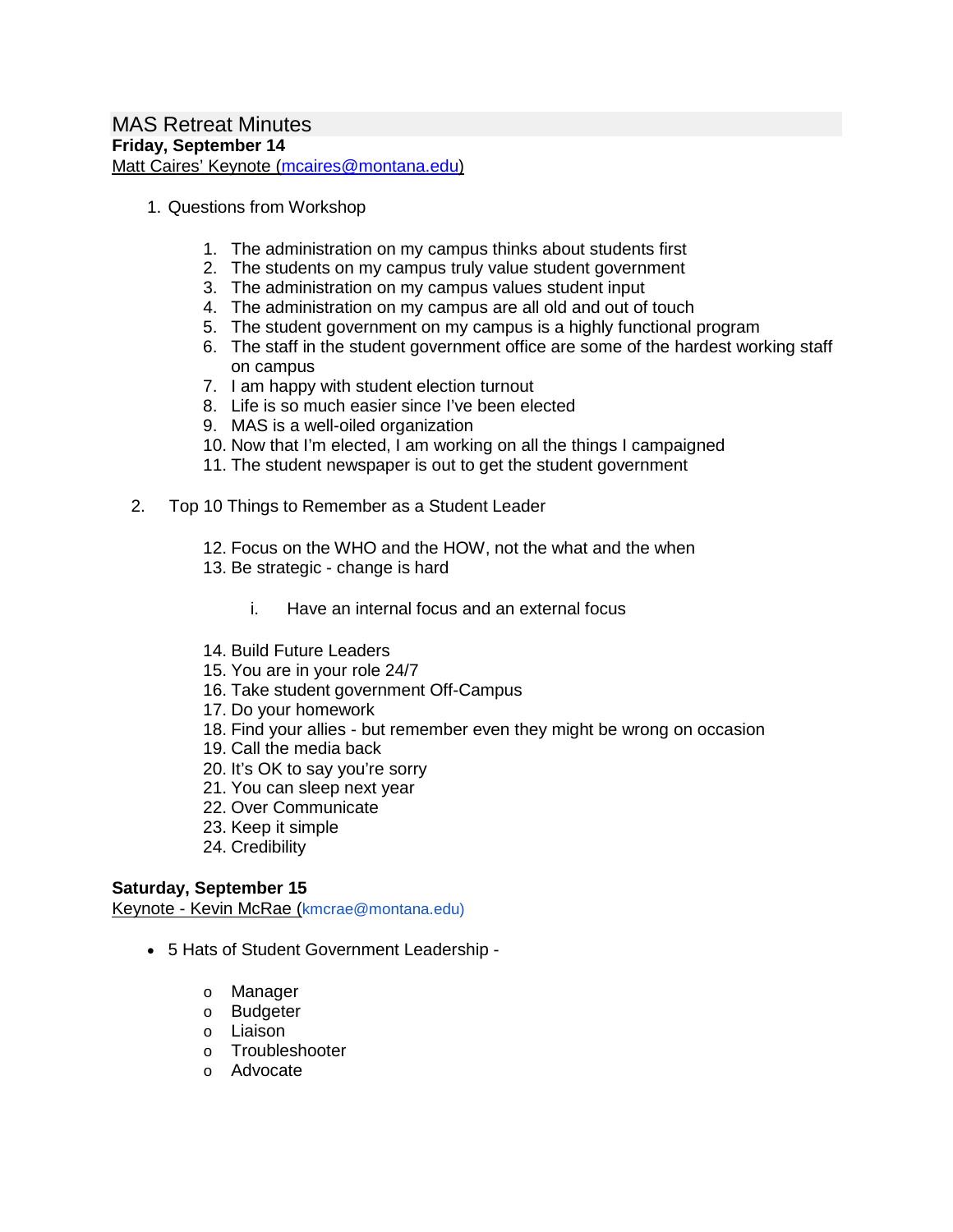- Problems or Challenges Inherent to Student Government
	- o Loss of Continuity ( then little time while in office)
	- o Constituents are apathetic
	- o People make presumptions of current leaders based on past leaders
	- o lack of support from administration
		- better interpersonal relationships should be created
- Challenges of Communication between Student and Campus Administration
	- o All committees have 1 student, but that student tends to be the "token"
	- o Predetermination
	- o Overriding sense of administrative control
- Where the Montana University System Excels
	- o Use students as a method for feedback
		- ex. faculty evaluations
	- o Montana is a collective bargaining state
		- **EXECUTE:** including faculty union
		- student government can serve on administration team with bargaining agreement
	- o Board Policy no fee will be increased without appropriate student awareness
	- o No Major Building program can be moved forward without student approval

#### MAS Financial Presentation -

- Contact Isaiah Garrison with Questions
	- o *asmsub\_pres@msubillings.edu*
	- o Only MSU Bozeman, Billings and Great Falls have paid
	- o Must pay to be voting members
	- o Bottom of sheet is breakdown for Lobbyist
	- o Everyone will get back money for Organizer Position
		- All money for Organizer Position will be returned to individual schools for them to hire Organizer Positions on their respective campuses
		- Everyone will get back roughly \$200 actual numbers next week
			- Let's roll back into dues or organizer for next year
		- We'll vote on whether or not to roll over into MAS Lobbyist position because some schools are considering not putting money into Lobbyist position next year (table until legislative discussion)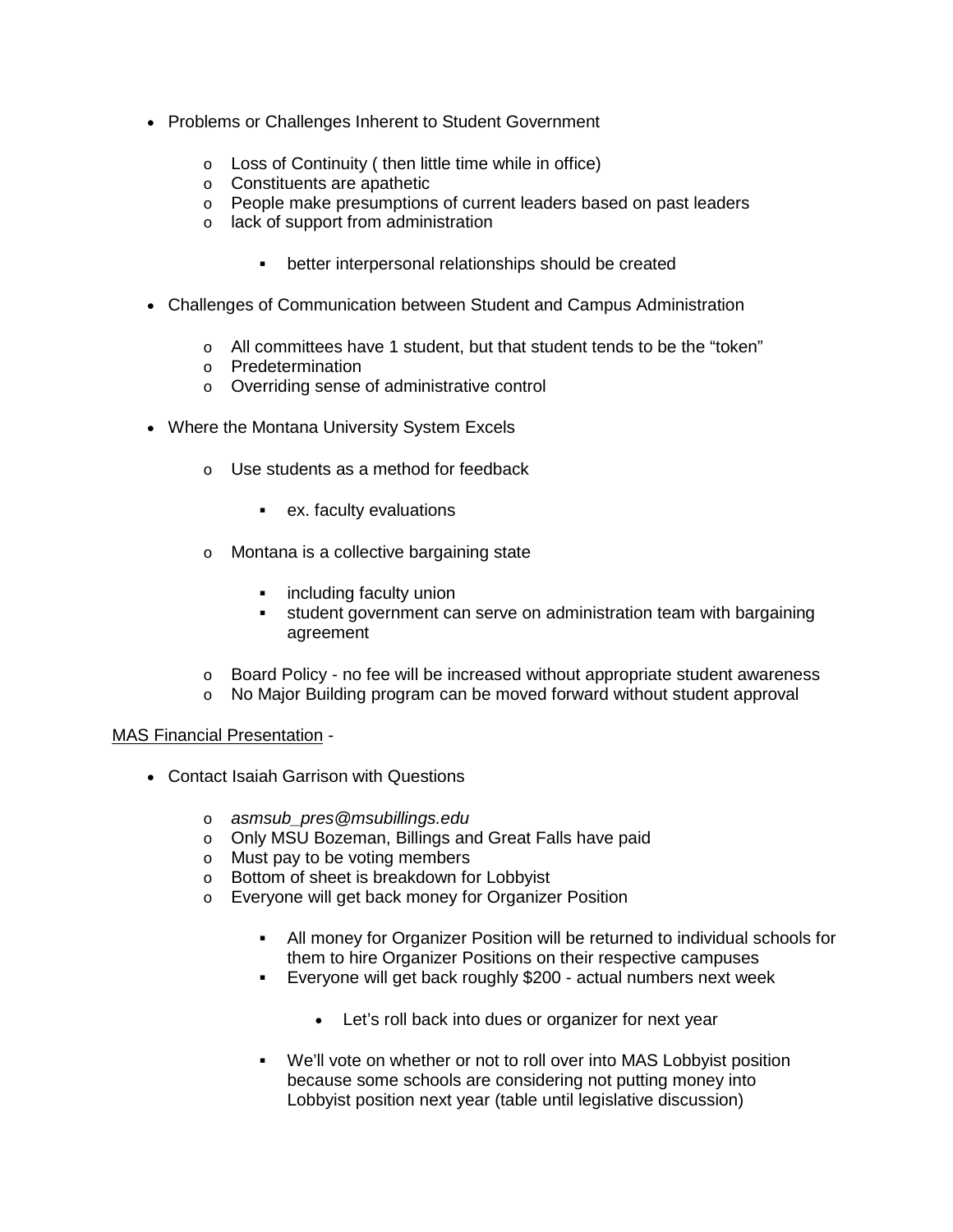## MAS Legislative Presentation -

- Contact Blake Bjornson with Questions (Kiah gave for Blake)
- *maslobbyist@gmail.com*
- Stuff in the Works
	- $\circ$  We're going to hire organizer, but we divided between schools to get at what Bobby was talking about - allow each school to tailor events to each campus population
	- o Divided year into 3 sections
		- **Pre-election section** 
			- Encourage students to register to vote
			- Critical to encourage students to vote
			- Let's show that we're 47,000 strong and a force to be reckoned with
		- **During Session** 
			- Blake coordinating MAS lobbying efforts with each specific school's events
			- Bring a Legislator to school session
				- o Enable legislators to connect with students
				- o Try to capitalize on all students stories
				- o Legislative showcase
					-
					- Pair with a student and faculty/staff member<br>Students would be trained on lobbying goals Students would be trained on lobbying goals
					- Timeline -- end of November
					- Ryan Shore -- has game plan for MSUB
						- Pork Dinner from Cafe with students and legislators
						- Speakers, time for interaction with students, goal is to communicate with legislators that money will stop after this because they are putting education and buildings first
						- Might be good to do groups of students rather than individual students (confidence in numbers - easier to plan)
						- Joe from regents perspective we don't want to set up is an adversarial relationship. Over time, our priorities become their priorities. We can bring to the table that we're getting practical education that can be tied to jobs, and faculty are working hard and not overpaid. *Overriding*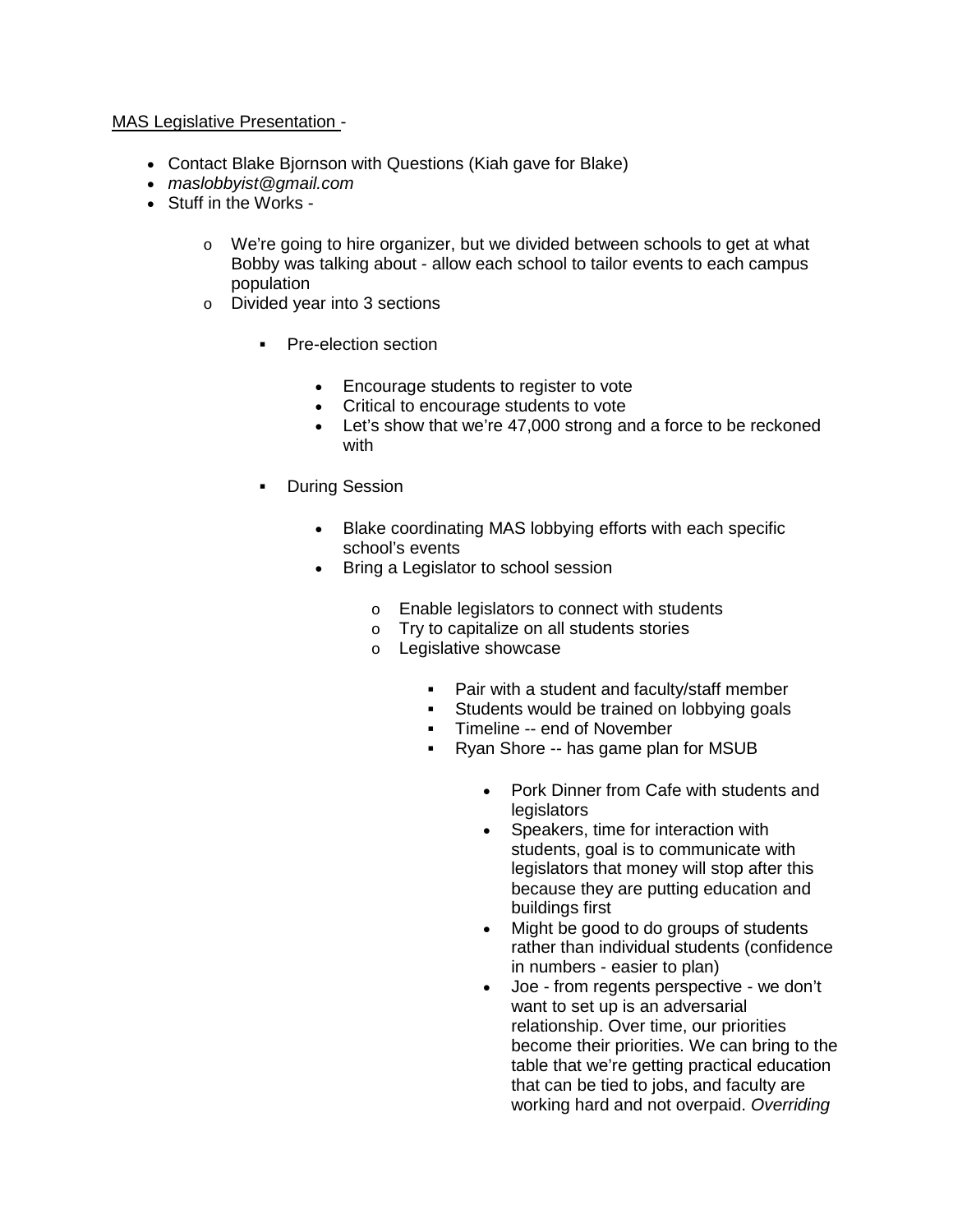*concept is that we're there to educate them on what it's like to be a university system and how they can be involved in the decision making.*

- We need to start identifying legislators to be participating in our events, both before the elections and after
- o We hired Blake to be organizing this discussion and from some perspectives this is not happening. We elected to get started earlier and we should be rolling at this point in the game. We need to set up a time to talk.
	- Weekly discussion with Blake and all political action directors to all be on the same page
- $\circ$  Joe few things to do right now and make happened. Someone identified on almost all campuses
	- put out a doodle and find time for call for student lunch with regents and coordinate with Kevin McRae (system lobbyist)
- Organizer position
	- o Every other week all organizers and Blake on phone to ensure we're having a unified effort to represent all 47,000 students
	- o Organizing events on your own campus to show how critical student engagement is important
		- **Legislative action database get out to your campuses** 
			- Organized by county
			- Easy to do simply require senators to do during their office hours for example
			- Ryan Shore -- offered Dan Carter's information head of government relations for MSU Billings
				- o Use all contact resources
	- o MAS's purpose is to organize efforts across all campuses no reason to reinvent wheel so we can share effectively across the system - centralize so we have everyone participating
	- o Serve as constant reminders to Legislators that we are their friends
		- Act as a student, not a "lobbyist"
	- o Know how to communicate with legislators
		- Remember that education is an investment we're products and will return 100-300 fold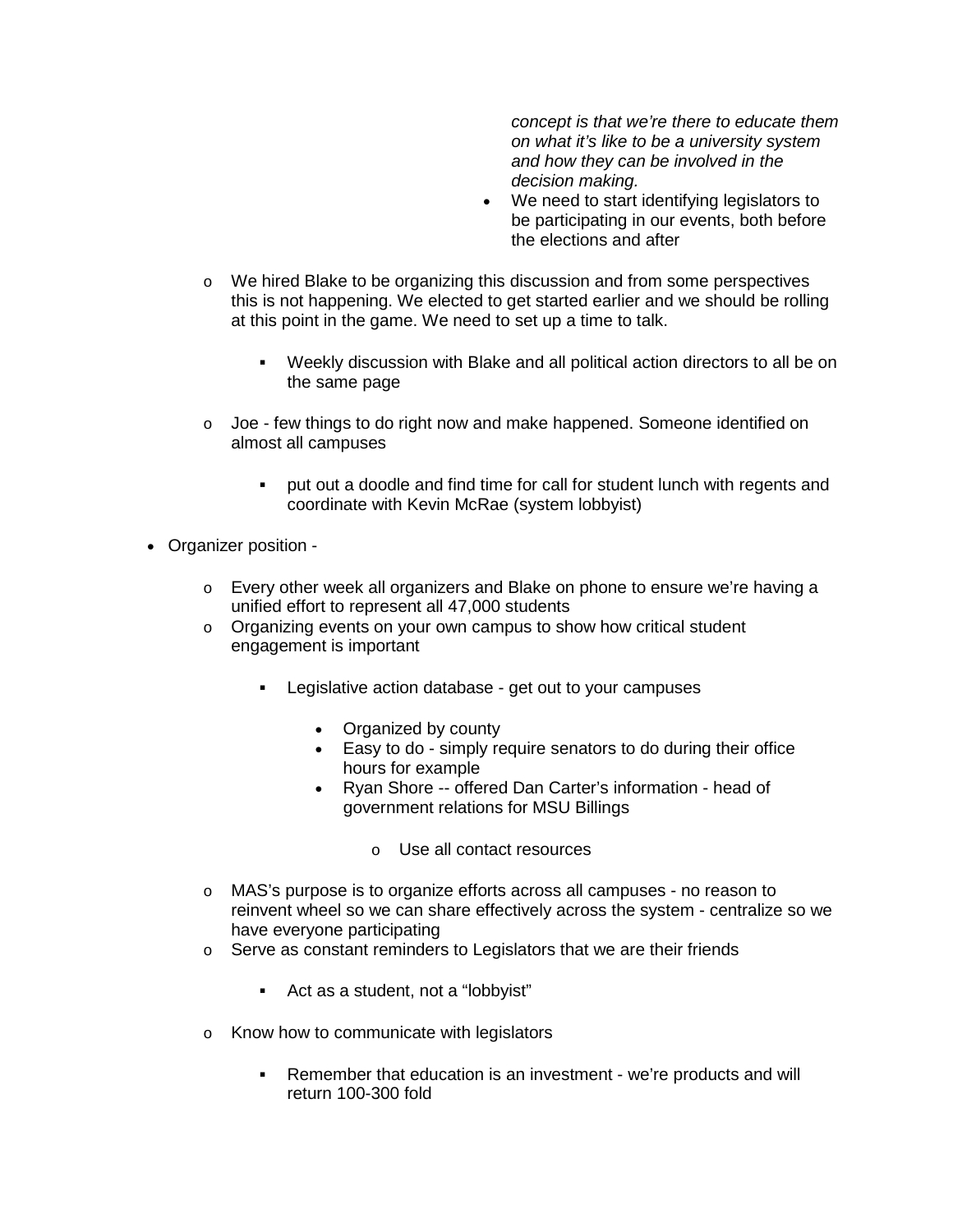- o Breakfast with key student leaders and legislators to talk and continue to build relationships with these legislators
- Dialogue for 10 minutes
	- $\circ$  Joe tons of ideas we should bring everyone together and coordinate ASAP bring brainstorming mode into action mode
		- The people in the system will be willing and able to help and give us as much authority as we need

## Financial Literacy -

- Contact Lindsay Murdock with Questions
	- $O$  Cell 240 566 2122
	- o Email [asmsuvp@msu.montana.edu](mailto:asmsuvp@msu.montana.edu)

[MAS Financial Literacy Position](https://docs.google.com/presentation/d/17YGbocmbXS7BrjhH-wMiYJ7B-1Wl3olFMHzdFPVjDvI/edit#slide=id.p) Visioning Workshop -

- SWOT
	- o Strengths
		- **manpower**
		- **numbers**
		- BOR
		- OCHE
		- **•** enthusiasm
		- **-** lobbyist
		- **Fig.** returning student regent
		- strong support group
		- cooperation instead of competition unified motives
		- **students**
		- **strong and genuine tradition of shared governance**
		- **funding for programing**
		- **u** ideas
		- MAS Leadership
	- o Weaknesses
		- **•** communication
		- everyone has their own ASB to attend to
		- **ideas, but struggling to be cohesive**
		- cohesion
		- **•** continuity
		- differences in vision, capacity and resources
		- not full buy in from all campuses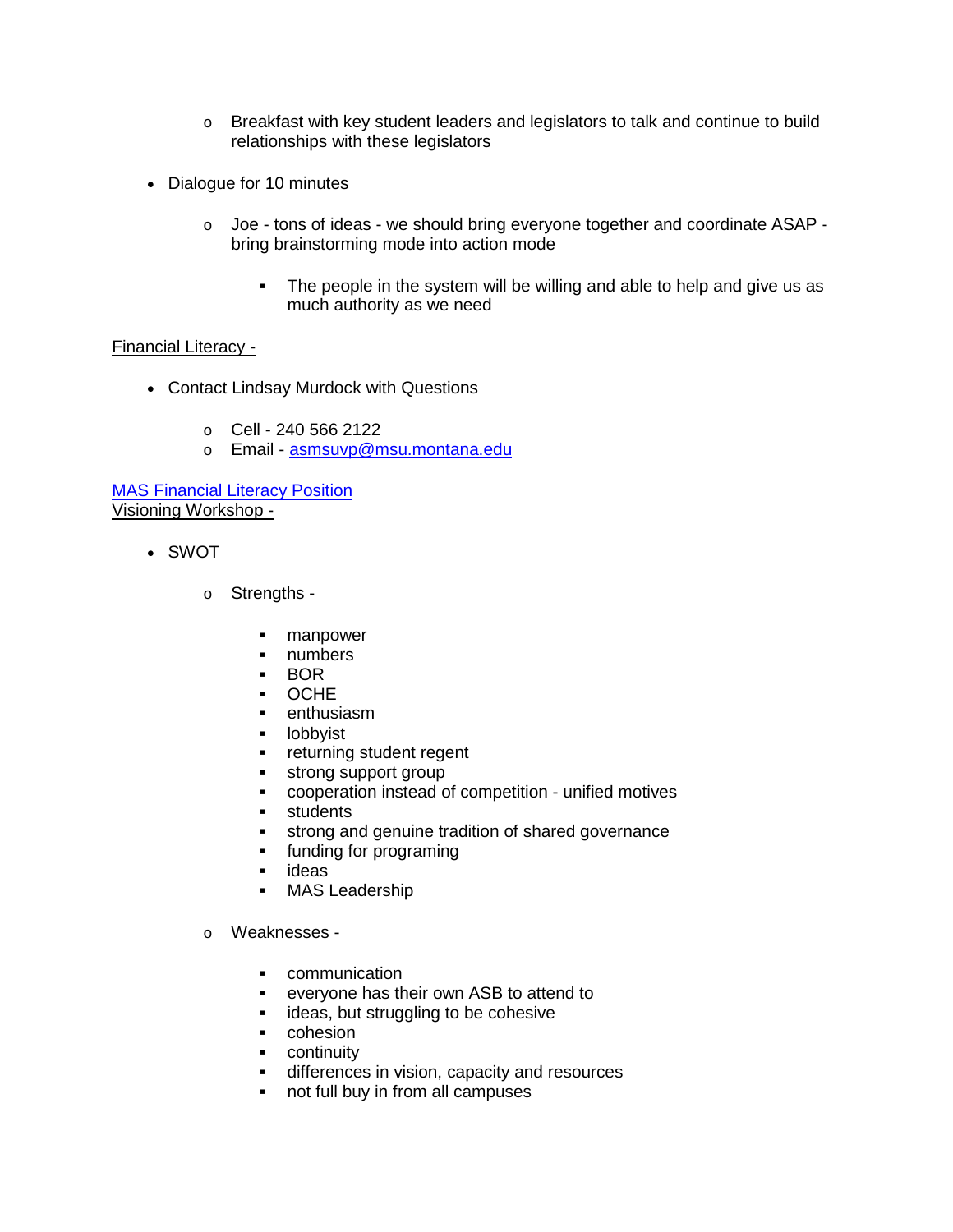- organization<br>• time to under
- time to understand issues
- ability to get student input on certain issues
- partisan culture for how the legislators treat campuses
- **•** physical distance
- **Figure 1** few meetings
- **If** lack of a pipeline (senators to MAS)
- **If** lack of interest in participation
- work to recruit student regents and create transition process
- o Opportunities
	- **swoon legislature**
	- **·** influence MUS decisions
	- network of support for student government
		- best practices, transitioning, ideas
	- shifting culture of student government to be more accessible
	- **•** political action director
	- **Fig. 5** representing 47,000 students
	- **university policies**
	- **Exercise Entiry change**
	- trickle down effect
	- put in place models so student advocacy is in place in the system
	- **•** relate to employer experiences

#### o Threats -

- **EXECOMMUNICATION breakdown**
- **IDOSS** of participation
- **-** loss of focus
- UM/ MSU divide
	- through legislature/ Governor
- 2 year/4 year divide
- **flagships vs. affiliates**
- high turnover rate
- **fractured messaging in Helena** 
	- throwing legislature off
- **EXEC** inarticulate idealism
- new into positions
- Why does MAS exist? What is our purpose? Why are we spending our time here this weekend?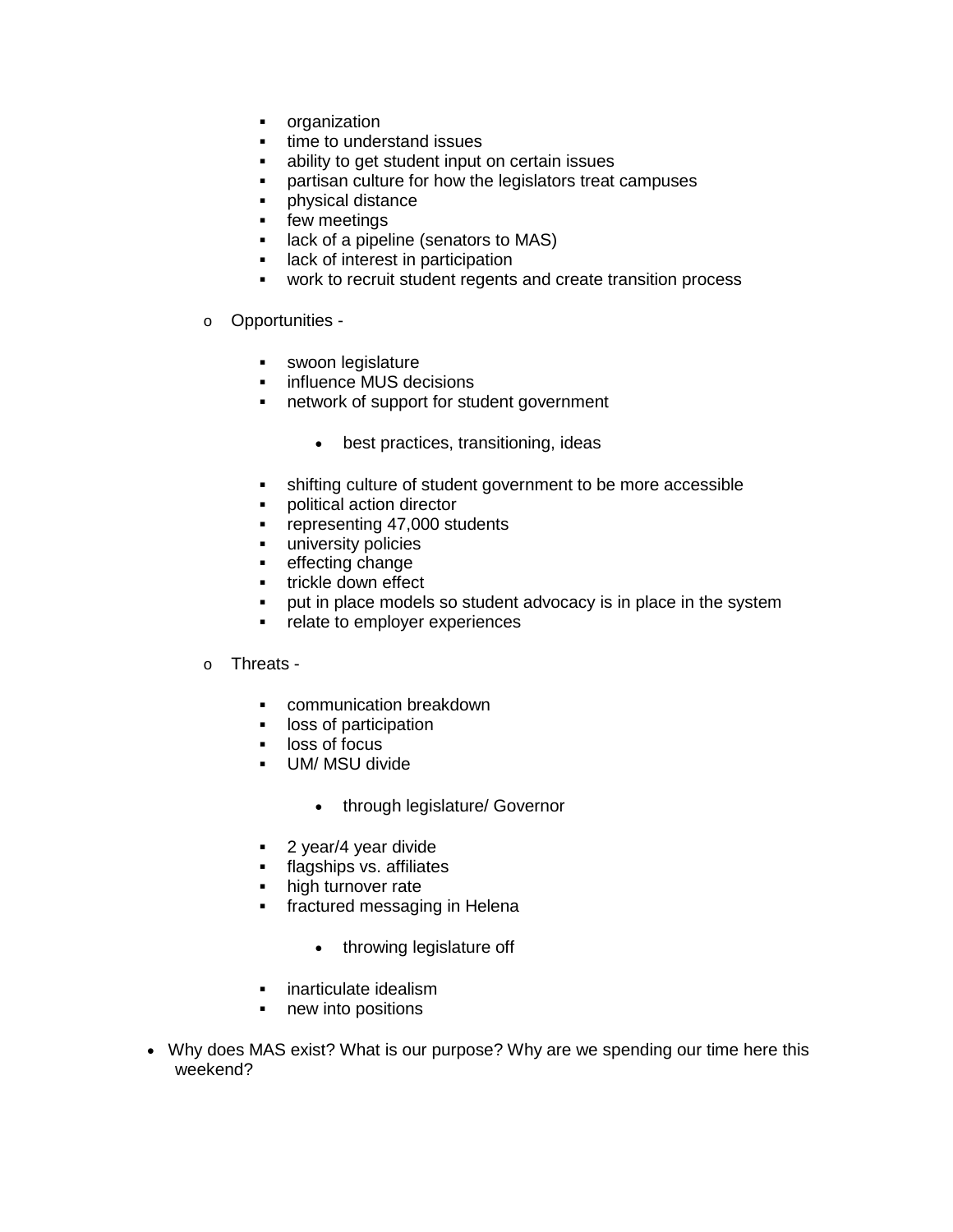- o to advocate for Montana's higher education students
	- entrusted to help the BOR allocate 1.4 billion dollars of students and tax payer dollars
- o to effect change
- o to provide fair and equal representation of Montana's students
- o challenge system -- be watchdog for students
- o holding administrators accountable
- o improve statewide higher education for students
- o voice let people know we exist
- $\circ$  create opportunities for previously discouraged or unconventional students
- o share ideas between student governments on all campuses
- $\circ$  check and balance to restore order to a system that is student focuses
- o reconcile interests to make informed decisions
- o developing future student leaders and future student regents
	- **get a jump on learning curve**
- All of the above are *what's* but what about the **why?**
	- $\circ$  USA used to be #1 in education, we want to get back there
	- o to make change
	- o navigate system for the students
	- o give something back
	- o improve student life and student experience
	- o recognizing that you can be the rubber and the road
	- $\circ$  to be the opposite of "waiting on the world to change" start creating change instead of waiting for it to change
		- restoring value and making them realize the potential available
	- o self interest
	- $\circ$  insight you don't get as a normal student to get more involved with campus
	- o excitement for positive change around passions
	- $\circ$  educational experience for all should be a part of what college education is
		- hands on instead of theoretical
	- o hate hearing problem, without the power or resources to change it

#### • **What governs us? What are our values?**

#### • **Group norms?**

- o empathetic interaction with legislators, OCHE, BOR, colleagues
- o be honest about opposition
	- **don't take it personally**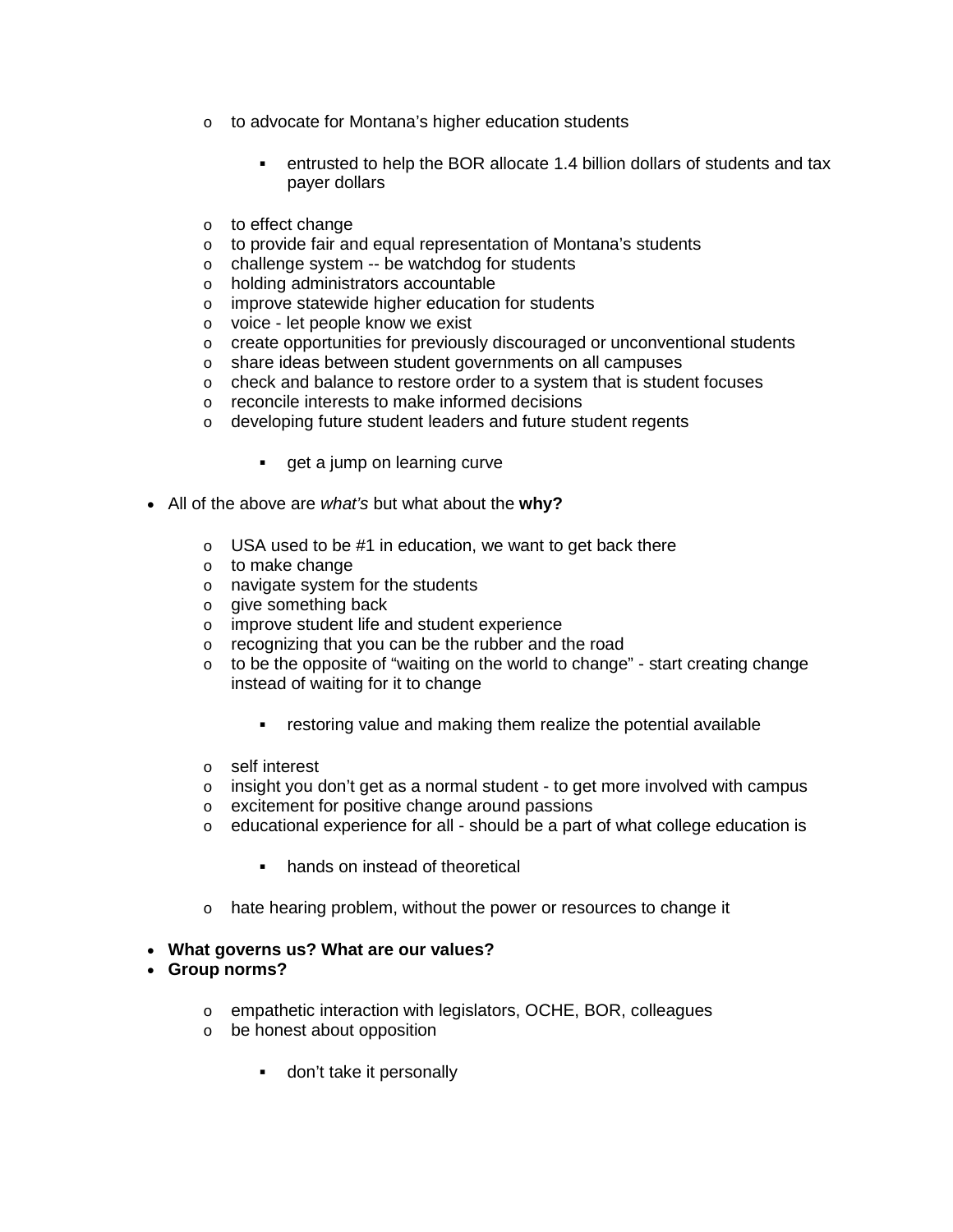- o address the statement and not the person
- o awareness of other persons perspective and context
- o respect
	- **includes dress**
	- **EXEC** language and method of interacting
	- **•** preparedness
	- **EXECTED** effective communication
	- time efficient conference calls and meetings
- o representing all students
	- wear MAS hat at MAS meetings<br>• interests of students of state in Ide
	- interests of students of state in longterm not your specific constituents on your campus
- o you are a representative of MAS 24/7
- o knowing it's ok to say sorry
- o BOR has a code of expectations
	- avoid conflict of interest
	- bi-partisan
	- not bound to specific campus or area
	- decisions on long term best interest of students and montana
	- longterm state wide view
	- personal responsibility to come preparted
	- stand behind decisions once made even if we disagree
	- view student regent as equal first and foremost reps studnets
	- **•** personal responsibility for others opinions
	- **dont sit on bad feelings or misunderstandings**
	- stay focused and on time
	- **speak trtuh as we see it**
	- **Fig.** review this code
- o representing students at all time
- o equal opportunity
- Goals and Dreams for MAS
	- $\circ$  transfer of knowledge to communicate what specific schools are working on
		- **EXED** improve internal or external communication
		- app
		- blog
		- **•** website improvements
	- o 2 year term for student regents institutionalize
	- o student health insurance
	- o financial literacy
	- o Smart Building Initiative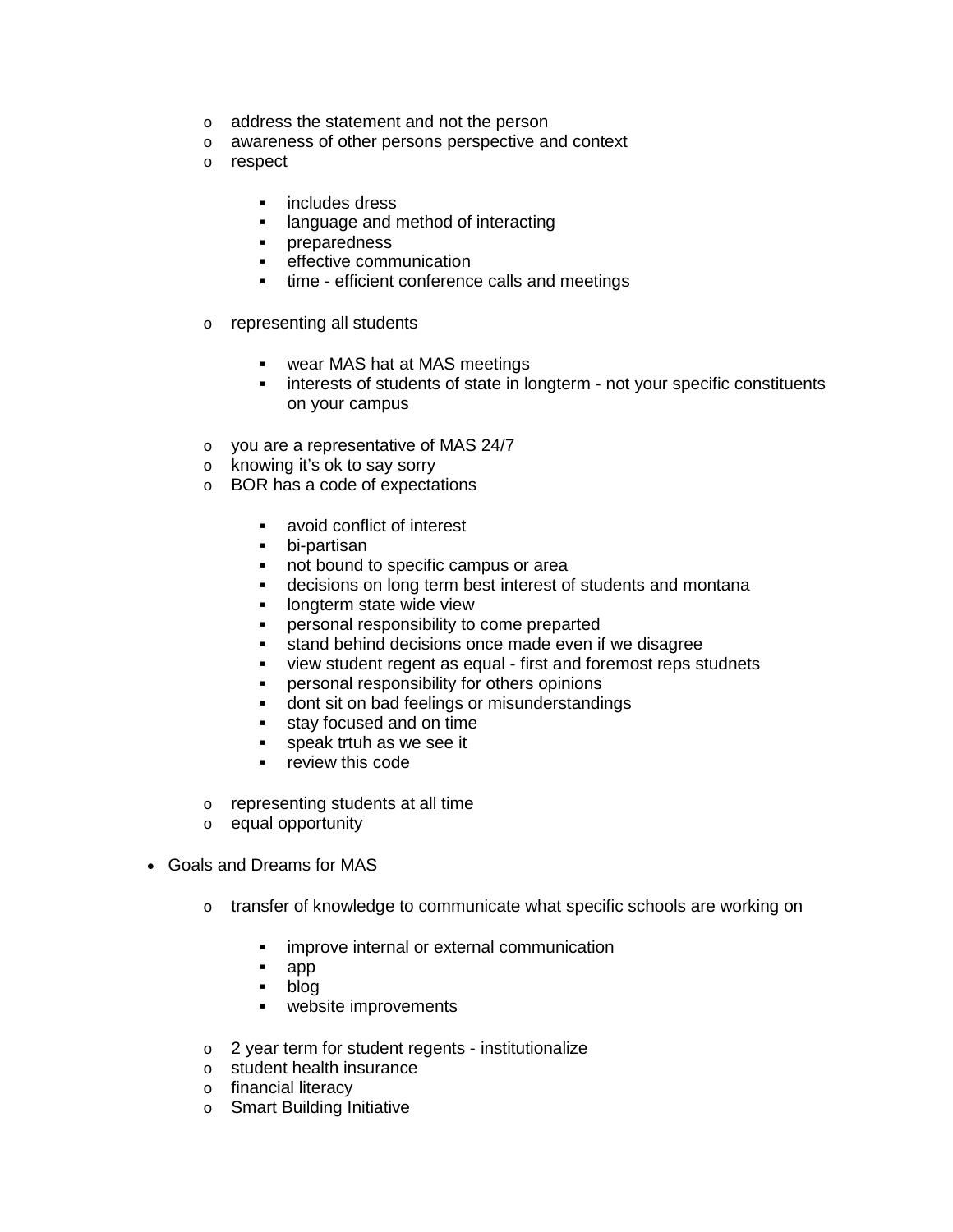- o non-discrimination policy
- o annual fee review
- o synchronizing spring election
- o institutionalizing May retreat and september retreat
- o code of expectations and procedures for MAS
- o formally requesting MAS advisor from OCHE
- o transition process for MAS leadership
- o civic engagement
- period of time during MAS meetings where everyone can talk/ present on their best practices
	- o start with BOR meeting in Butte?
- increase collaboration so MAS students are staying with MAS students instead of in hotels - share resources
- student experience lab Lumina Foundation model
	- o students do research on specific problem for the university system
	- o present findings and make recommendations to the board/ administration
		- **identify 2-3 people in MAS to do this**

## Action Plan -

- Internal Communication
	- o Communication person on each campus
	- o White Papers for task forces
	- o Increase email communication
	- o Increase G+ chats, decrease conference calls
- External Communication
	- o VP for external affairs
	- o Facebook
	- o Bi-weekly Email with Board
	- o Agenda for Board Lunches at BOR Meetings
	- o Elevator speech for MAS
	- o MAS Branding
		- MAS: 47,000 strong
	- o Get OCHE advisor

#### Campus Task Review -

• Appoint Communications Person on each campus